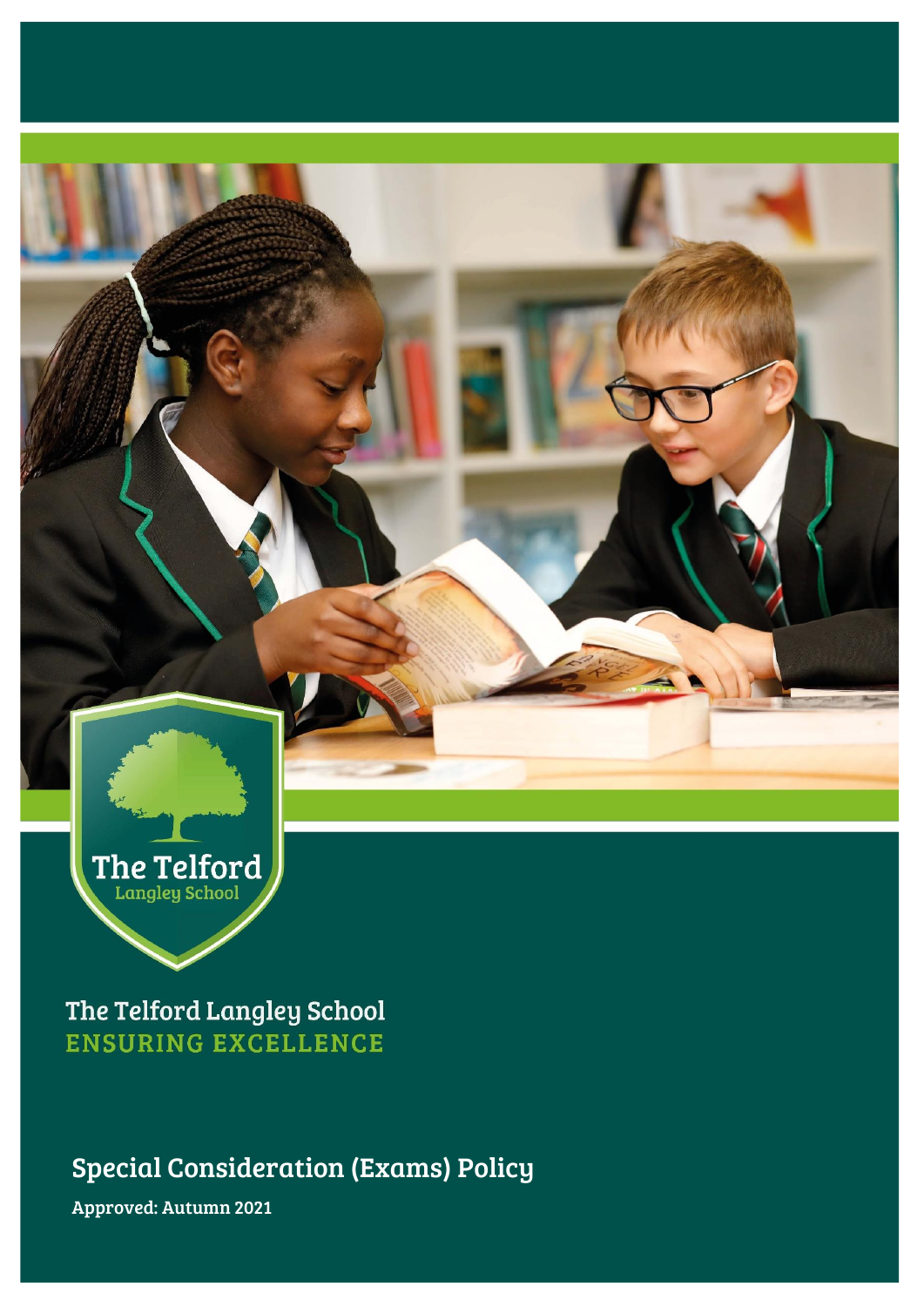# **Special Consideration (Exams) Policy**

| <b>Policy Name:</b>                   | Special Consideration (Exams) Policy |
|---------------------------------------|--------------------------------------|
| <b>Policy Owner:</b>                  | Mr Paul Hewitt, Deputy Headteacher   |
| <b>Last Reviewed:</b>                 | Autumn 2021                          |
| <b>Policy Approved \ Ratified by:</b> | <b>School Standards Committee</b>    |
| <b>Term Policy Approved:</b>          | Autumn 2021                          |
| <b>Next Review Due:</b>               | Autumn 2022                          |
| <b>Document Version:</b>              | 4.0                                  |

### **Contents**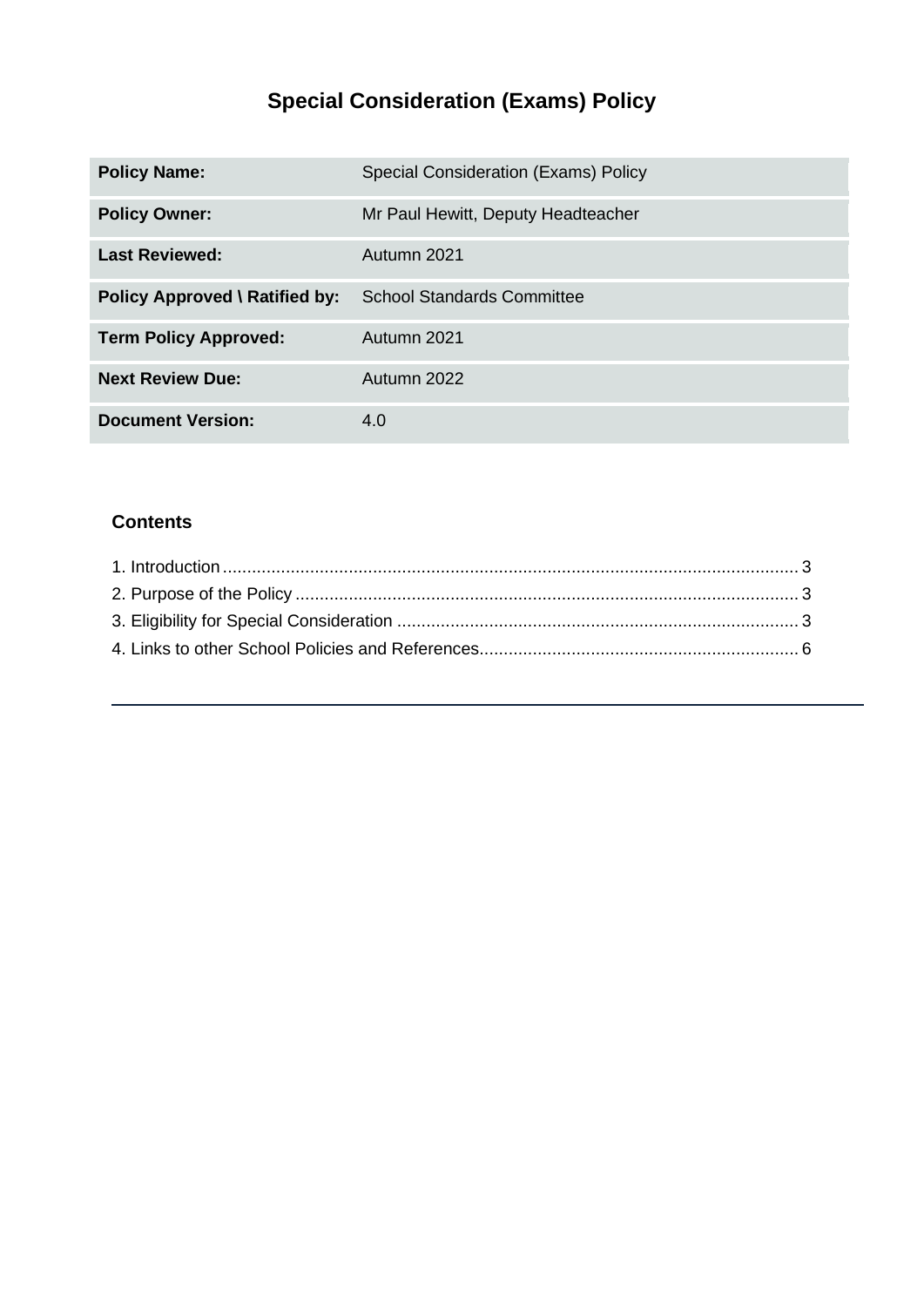## <span id="page-2-0"></span>**1. Introduction**

#### **What is special consideration?**

Special consideration is given to a candidate who has temporarily experienced illness, injury or some other event outside of their control **at the time of the assessment**. It is applied when the issue or event has had, or is reasonably likely to have had, a material effect on a candidate's ability to take an assessment or demonstrate his or her normal level of attainment in an assessment.

Special consideration can go some way to assist a candidate affected by a potentially wide range of difficulties, emotional or physical, which may influence performance in their examinations. It cannot remove the difficulty faced by the candidate. This means that there will be some situations where candidates should not be entered for an examination. This is because only minor adjustments can be made to the mark awarded. To make larger adjustments would jeopardize the standard of the examination. (JCQ's **A guide to the special consideration process**, section 1)

This publication is further referred to in this policy as [SC](http://www.jcq.org.uk/exams-office/access-arrangements-and-special-consideration/regulations-and-guidance)

### <span id="page-2-1"></span>**2. Purpose of the Policy**

The purpose of this policy is to identify roles and responsibilities in the special consideration process and confirms that The Telford Langley School will submit any applications for special consideration where candidates meet the published criteria. (JCQ's [General Regulations for](https://www.jcq.org.uk/exams-office/general-regulations)  [Approved Centres](https://www.jcq.org.uk/exams-office/general-regulations)*,* section 5.9)

### <span id="page-2-2"></span>**3. Eligibility for Special Consideration**

#### **Roles and Responsibilities**

#### **Head of Centre**

- Is familiar with the contents, refers to and directs relevant centre staff to the annually updated JCQ publication [SC](http://www.jcq.org.uk/exams-office/access-arrangements-and-special-consideration/regulations-and-guidance)
- Ensures that, where relevant and in eligible situations, applications for special consideration will be submitted to awarding bodies by the exams officer

#### **Exams Officer**

- Understands the criteria as detailed in [SC](http://www.jcq.org.uk/exams-office/access-arrangements-and-special-consideration/regulations-and-guidance) to determine where candidates will/will not be eligible for special consideration
- Ensures that, where relevant and in eligible situations, applications for special consideration will be submitted to awarding bodies

#### **Teaching staff and/or SENCo/Assistant Senco**

• Provide any appropriate evidence or information that may be required to determine a candidate's eligibility for special consideration

#### **Candidates (or parents/carers)**

• Provide any medical or other evidence that may be required to determine eligibility for special consideration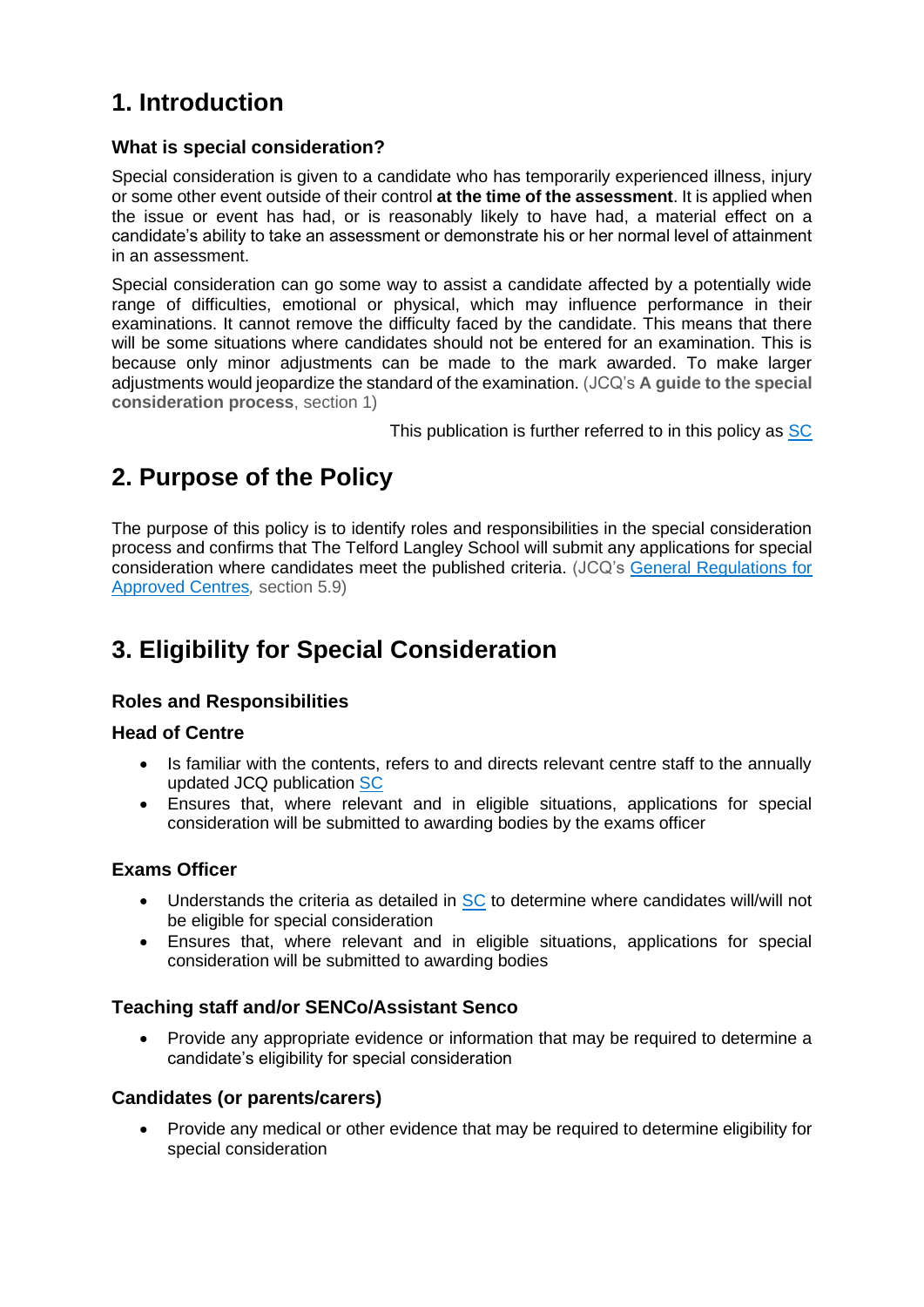#### **Applying for special consideration**

Where eligible, special consideration will be applied for at the time of the assessment where candidates*…* have been fully prepared and have covered the whole course but performance in the examination, or in the production of coursework or non-examination assessment, is materially affected by adverse circumstances beyond their control. [\(SC,](http://www.jcq.org.uk/exams-office/access-arrangements-and-special-consideration/regulations-and-guidance) section 2)

For candidates who are present for the assessment but disadvantaged The Telford Langley School must be satisfied that there has been a material detrimental effect on candidate examination performance or in the production of coursework or non-examination assessment. [\(SC,](http://www.jcq.org.uk/exams-office/access-arrangements-and-special-consideration/regulations-and-guidance) section 3)

- 1. Where a candidate may arrive for an exam and is clearly unwell, extremely distressed and/or may have sustained an injury that requires emergency access arrangements to be put in place:
	- the candidate will be kept comfortable and under centre supervision from the required time while appropriate arrangements are put in place for the candidate to take the exam in the best possible conditions
	- a judgement will be made on how the candidate's situation or disposition affected performance in the exam
	- where appropriate and where eligible, special consideration will be applied for
- 2. Where candidates may be affected by a major disturbance in the exam room (emergency evacuation etc.), special consideration will be applied for on behalf of all candidates.
- 3. Where a candidate takes multiple exams (three or more exams) timetabled for the same day and the total duration for those papers is more than 6 hours for GCE exams or more than 5 hours 30 minutes for GCSE exams including any approved extra time but not any time taken for supervised rest breaks*,* special consideration for an allowance on the last paper taken will be applied for.
- 4. Where a candidate may be affected by a minor disturbance in the exam room caused by another candidate (momentary bad behaviour, mobile phone ringing etc.), special consideration cannot be applied for.

If a candidate is absent from a timetabled component/unit for acceptable reasons, and the centre can support this, special consideration will be applied for if the exam missed is in the terminal series and the minimum requirements for enhanced grading in cases of acceptable absence can be met. For unitised examinations taken in an examination series prior to certification, candidates must be re-entered for any missed units at the next assessment opportunity. Unless there are difficulties arising, e.g. group performances which cannot be repeated, special consideration will not be awarded. [\(SC,](http://www.jcq.org.uk/exams-office/access-arrangements-and-special-consideration/regulations-and-guidance) section 4)

Where other issues or problems affect a candidate or a group of candidates, special consideration will be explored in [SC 5](http://www.jcq.org.uk/exams-office/access-arrangements-and-special-consideration) and applied for where eligible. This might include, for example:

- other certification
- coursework/non-examination assessment extensions
- shortfall in work (coursework/non-examination assessment)
- lost or damaged work (non-examination assessment components)
- candidates taking an incorrect or defective question paper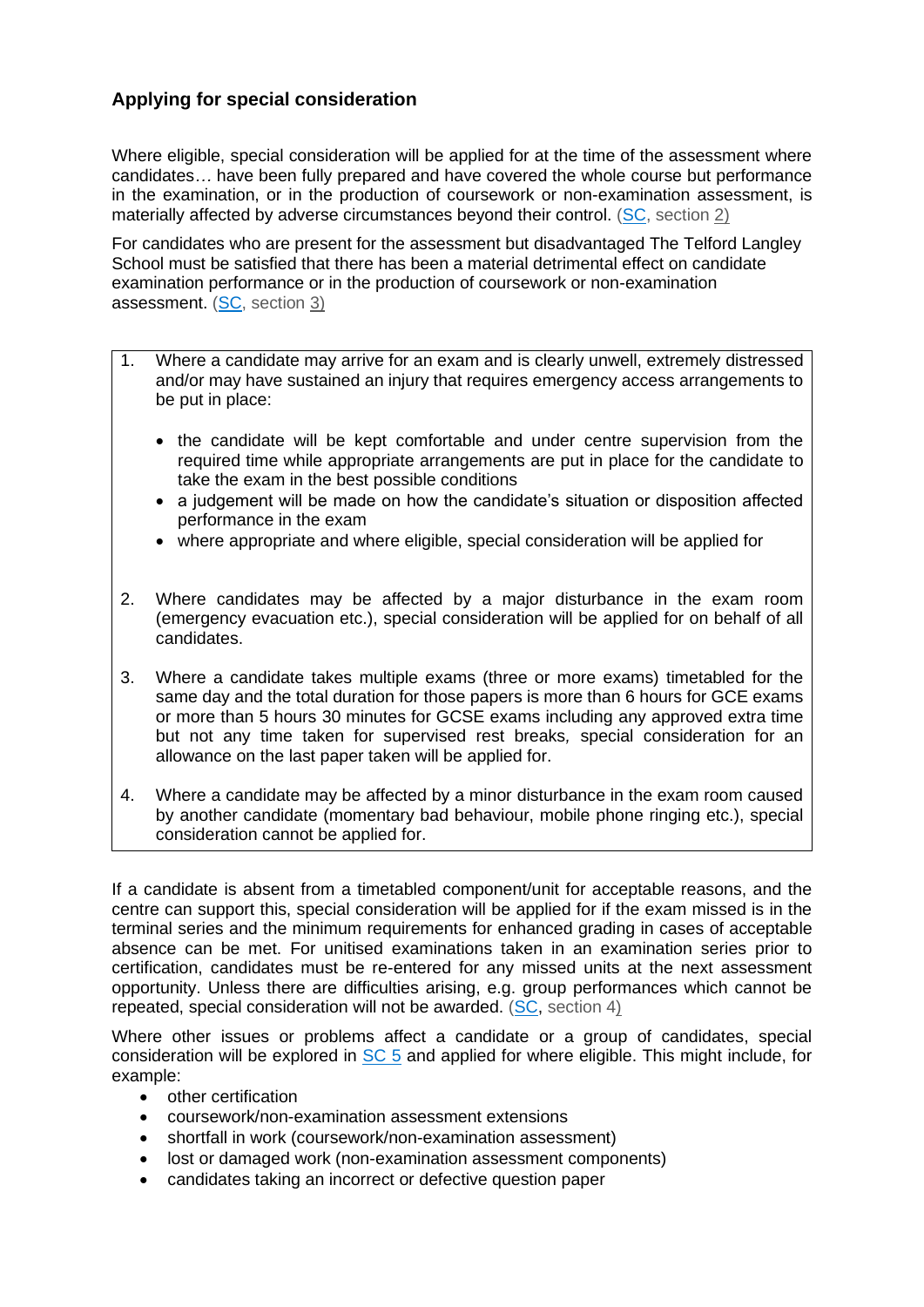• candidates undertaking the wrong controlled assessment or non-examination assessment assignment

Where a candidate may be eligible for special consideration (a post assessment adjustment) in a vocational qualification, the centre will follow [SC 7](http://www.jcq.org.uk/exams-office/access-arrangements-and-special-consideration) and awarding body guidance to determine if, when and how an adjustment can be applied for.

#### **Processing applications for special consideration**

#### **Roles and responsibilities**

#### **Head of Centre**

• Ensures that all eligible applications will be supported by signed evidence produced by a member of the senior leadership team

#### **Senior leadership team**

• Produce signed evidence in support of all eligible applications

#### **Exams officer**

- Understands that special consideration must be applied for at the time of the assessment
- Understands that special consideration cannot be applied in a cumulative fashion and that where a candidate may be affected by different indispositions, special consideration should only be applied for the most serious indisposition
- Ensures applications will be processed as required by the awarding bodies
- Keeps evidence to support all applications on file until after the publication of results and provides the signed evidence provided by a member of the senior leadership team to support an application where this may be requested by an awarding body
- Meets the required deadline(s) for submitting applications

#### **Teaching staff and/or SENCo/Assistant Senco**

• Provide any appropriate evidence or information that may be required to support a candidate's application for special consideration

#### **Candidates (or parents/carers)**

- Will be asked to provide any required medical or other evidence that may be required to support an application for special consideration
- Will be informed that all cases must be dealt with by the centre

#### **Submitting applications for special consideration**

Where a candidate or group of candidates is/are eligible for special consideration, applications will be submitted to the relevant awarding body following the published processes in [SC.](http://www.jcq.org.uk/exams-office/access-arrangements-and-special-consideration)

Evidence to support all applications will be kept on file until after the publication of results.

- Timetabled written exams
- For GCSE qualifications, applications for individual candidates will be submitted online by logging into the relevant awarding body secure extranet site and following the links to special consideration